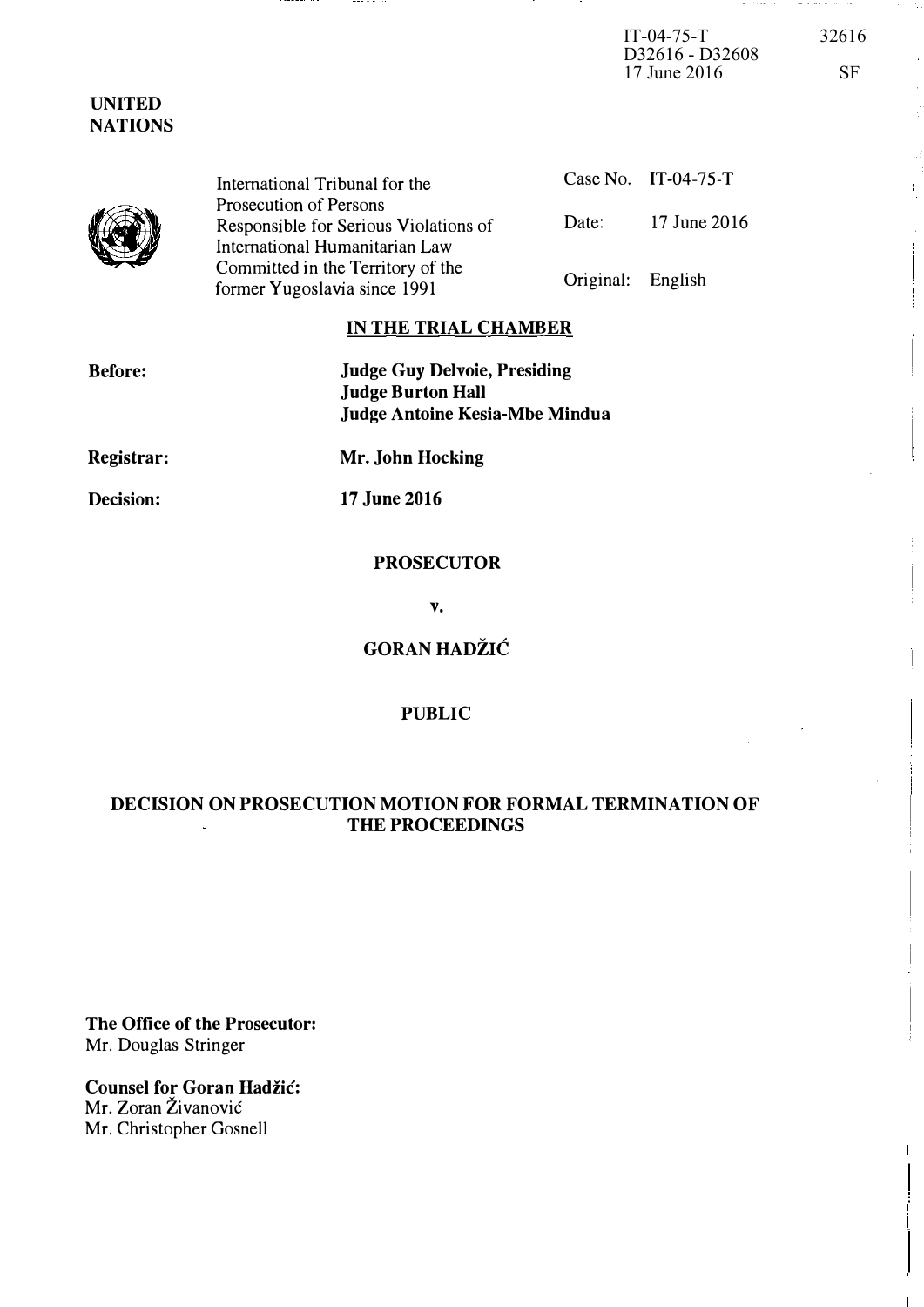1. THIS TRIAL CHAMBER of the International Tribunal for the Prosecution of Persons Responsible for Serious Violations of International Humanitarian Law Committed in the Territory of the former Yugoslavia since 1991 ("Tribunal") is hereby seised of the "Prosecution Motion for Formal Termination of the Proceedings", filed on 19 May 2016 ("Motion"). The Defence filed its confidential "Response to Prosecution Motion for Formal Termination of the Proceedings" on 2 June 2016 ("Response").

### A. Background

2. On 26 October 2015, the Trial Chamber issued a decision, Judge Hall dissenting, finding that the Defence had not discharged its burden of proving that Hadzic was unfit to stand trial, and it unanimously: (i) denied the Prosecution's motions to proceed with the Defence case; (ii) denied Hadžić's request for the termination of proceedings; and (iii) ordered that the trial proceedings be stayed for an initial period of three months.<sup>2</sup> The Prosecution appealed this decision.<sup>3</sup>

3. On 4 March 2016, the Appeals Chamber issued its "Decision on Prosecution's Urgent Interlocutory Appeal from Consolidated Decision on the Continuation of Proceedings" ("Appeals Chamber Decision") in which it quashed the Decision of 26 October 2015 and invited the Trial Chamber to "reassess, based on the available and updated medical records, whether Hadžić is fit for trial", and if the Trial Chamber so finds, ordered the Trial Chamber (a) "to assess all reasonably available modalities for continuing the trial under the proportionality principle" and (b) to consider whether to continue or terminate the proceedings.<sup>4</sup> The Appeals Chamber enjoined the Trial Chamber to "issue its decision on remand in a timely manner, preferably no later than 25 March 2016".<sup>5</sup>

4. On 24 March 2016, the Trial Chamber issued its "Decision on Remand on the Continuation of Proceedings" ("Decision on Remand") in which it considered that the information in the Reporting Medical Officer of the United Nations Detention Unit's reports ("RMO" and "RMO Reports", respectively) indicated that there had been a decline in Hadžić's condition and found, Judge Mindua dissenting, that, on a balance of probabilities, Hadzic was unfit to stand trial as he

32615

<sup>&</sup>lt;sup>1</sup> The Defence filed a public redacted version of its Response on 6 June 2016.

<sup>&</sup>lt;sup>2</sup> Consolidated Decision on the Continuation of Proceedings, 26 October 2015 ("Decision of 26 October 2015"), paras 55, 65-66, 69. The Trial Chamber incorporates by reference the background section set out in this decision. See Decision of 26 October 2015, paras 6-11.

<sup>&</sup>lt;sup>3</sup> See Prosecutor v. Hadžić, Case No. IT-04-75-AR73.1, Prosecution's Urgent Interlocutory Appeal from Consolidated Decision on the Continuation of Proceedings. I December 2015. On 25 January 2016, the Appeals Chamber ordered the extension of "the stay of trial proceedings until the Appeals Chamber has disposed of the Interlocutory Appeal." Prosecutor v. Hadžić, Case No. IT-04-75-AR73.1, Order in Relation to Prosecution's Urgent Interlocutory Appeal from Consolidated Decision on the Continuation of Proceedings, 25 January 2016, p. 2.

<sup>4</sup>Appeals Chamber Decision, para. 31.

<sup>&</sup>lt;sup>5</sup> Appeals Chamber Decision, para. 31.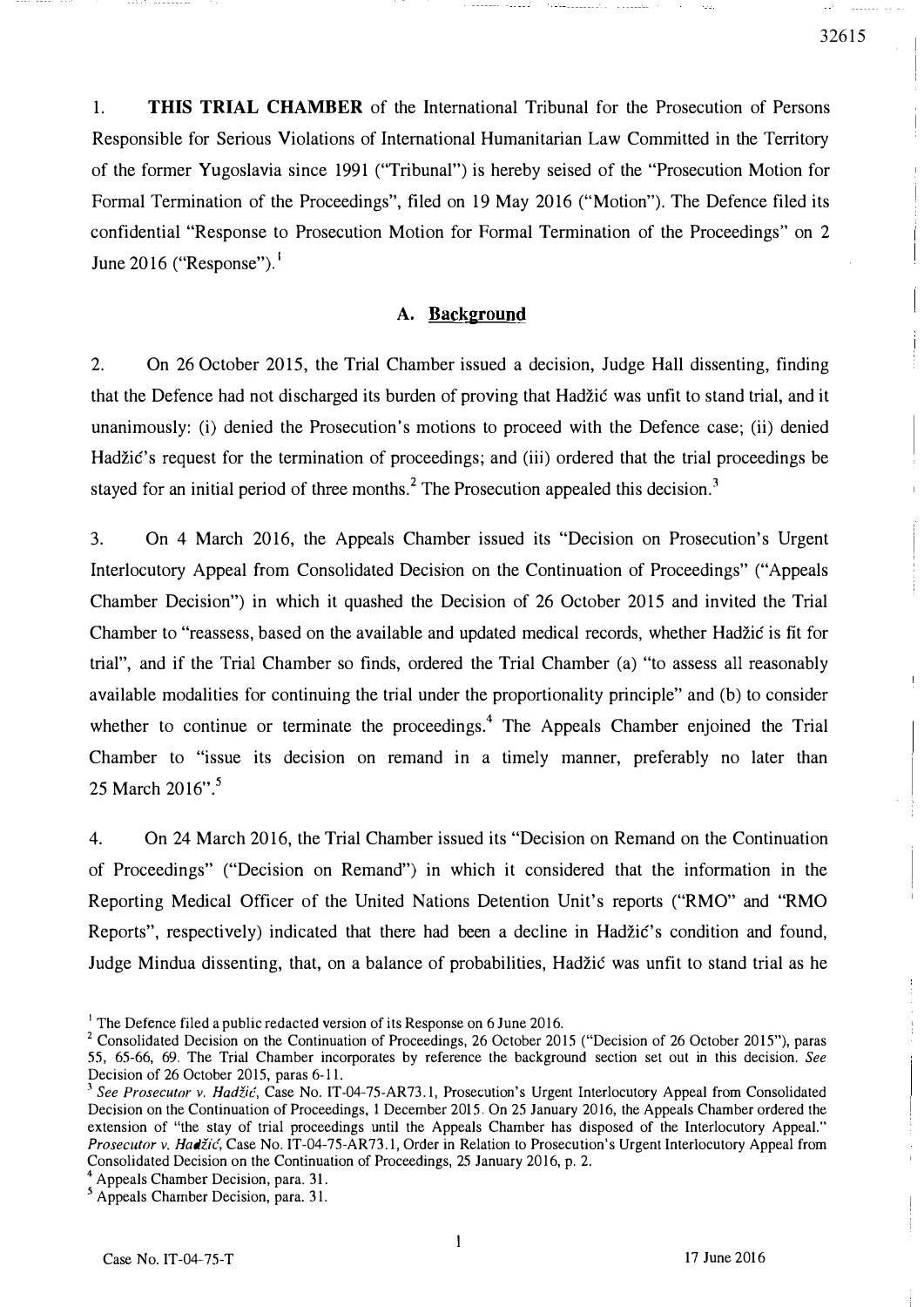was no longer able to effectively exercise his fair trial rights, even with the assistance of counsel, to such a degree that he would be able to meaningfully participate in his trial.<sup>6</sup> The Trial Chamber recalled that it was not the practice of the Tribunal to terminate legal proceedings due to an indefinite suspension of hearings arising from an accused's ill health.<sup>7</sup> The Trial Chamber considered that this practice was consistent with the need to not only ensure the rights of the accused are respected, but also to acknowledge the interests of the alleged victims of Hadzic's alleged crimes.<sup>8</sup> The Trial Chamber, Judge Mindua dissenting, accordingly ordered an indefinite stay of proceedings as it more adequately served the interests of justice and was in line with the practice of the Tribunal.<sup>9</sup>

5. On 19 April 2016, the Trial Chamber issued its "Decision on Request for Reconsideration of Decision Continuing Prohibition of Social Contacts During Provisional Release" ("Decision on Social Contacts during Provisional Release") in which it considered that, as Hadzic was declared unfit to stand trial as a result of his deteriorating medical condition and proceedings had been stayed indefinitely, prohibiting social contact by Hadzic with six enumerated witnesses was not necessary in order to safeguard the integrity of the proceedings and the administration of justice.<sup>10</sup> The Trial Chamber emphasised that Hadžić was not to discuss the case with anyone, including the six enumerated witnesses.<sup>11</sup>

#### B. Submissions

6. In the Motion, the Prosecution asserts that the Decision on Social Contacts during Provisional Release eliminates the possibility that the proceedings could resume in the future without compromising the integrity of the proceedings.<sup>12</sup> It argues that, taken together, the Decision on Remand and the Decision on Social Contacts during Provisional Release indicate that the Trial Chamber has abandoned the trial proceedings in favour of a *de facto* termination.<sup>13</sup> The Prosecution further argues that, "as there is now no likelihood that the trial will be brought to a conclusion, no legitimate purpose is served by the current, indefinite stay,"<sup>14</sup> and the Trial Chamber should

<sup>7</sup>Decision on Remand. para. 30.

<sup>12</sup> Motion, paras 1, 13.

32614

 $6$  Decision on Remand, paras 29, 31. The public redacted version of this decision was filed on 5 April 2016.

<sup>&</sup>lt;sup>8</sup> Decision on Remand, para. 30.

<sup>&</sup>lt;sup>9</sup> Decision on Remand, paras 30, 31.

<sup>&</sup>lt;sup>10</sup> Decision on Social Contacts during Provisional Release, p. 3. Prior to this decision, the Trial Chamber had denied Hadžić's requests to have social contact with witnesses. See Decision on Motion to Modify Terms of Provisional Release, 15 December 2015, pp. 4. 5; Decision on Urgent Request for Reconsideration of Decision on Motion to Modify Terms of Provisional Release (confidential), 24 August 2015. p. 2; Decision on Motion to Modify Terms of Provisional Release (confidential). 16 July 2015, para. 9; Decision on Urgent Motion for Provisional Release Filed on 28 April 2015. 21 May 2015, para. 36(5)(f).

<sup>&</sup>lt;sup>11</sup> Decision on Social Contacts during Provisional Release, p. 3.

 $\frac{13}{3}$  Motion, paras 1, 14.

<sup>&</sup>lt;sup>14</sup> Motion, paras 1, 14.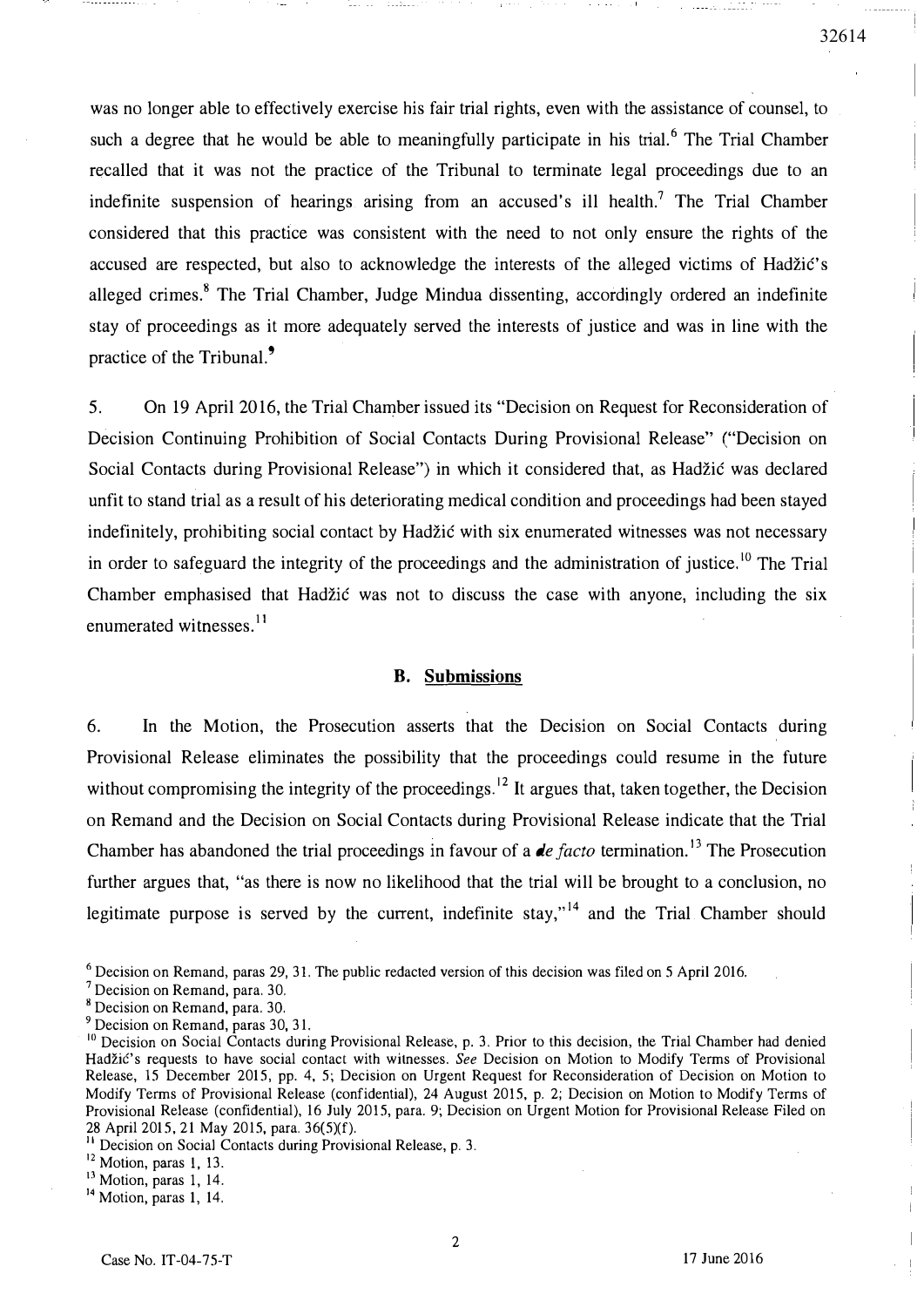therefore formally terminate the proceedings.<sup>15</sup> The Prosecution added that the Appeals Chamber discouraged the Trial Chamber from instituting a stay of proceedings, <sup>16</sup> and the Trial Chamber left open the possibility that termination of proceedings may be permissible under the Tribunal's Statute ("Statute") before the death of an accused.<sup>17</sup>

7. In Response, the Defence submits that the Appeals Chamber invited the Trial Chamber to consider resuming or terminating proceedings.<sup>18</sup> It argues that an indefinite stay was not discouraged or prohibited by the Appeals Chamber,<sup>19</sup> as "such an interpretation would mean that the Appeals Chamber had purported to prospectively deprive the Trial Chamber of its inherent discretion to control its own proceedings. $v^{20}$ 

8. The Defence further submits that the integrity of proceedings has not been compromised by allowing Hadžić to have contact with three persons on his witness list whom have not yet testified.<sup>21</sup> It adds that the Prosecution has not established that such contacts are categorically improper, particularly under present circumstances where an accused is instructed not to discuss the case with the individuals in question.<sup>22</sup> The Defence argues that Hadžić's health condition renders him unfit to manipulate the potential testimony of witnesses<sup>23</sup> and that Hadžić's desire to see old friends and acquaintances has rightly been accorded more weight as his health declines.<sup>24</sup> According to the Defence, even assuming that authorisation of contacts between an accused and prospective Defence witnesses is contrary to the Tribunal's jurisprudence, the Prosecution has not shown that meeting three potential witnesses justifies the dramatic remedy of termination.<sup>25</sup> The Defence avers that other more proportionate remedies such as vigorous cross-examination and the discarding of any eventual testimony by the witnesses in question should be considered before a request for termination is made.<sup>26</sup> It also argues that the Prosecution's failure to seek leave to appeal the Decision on Social Contacts during Provisional Release belies its assertion that social contact with potential witnesses would have such a devastating impact on the integrity of proceedings.  $27$ 

<sup>16</sup> Motion, para. 13. See also Motion, paras 7-8.

<sup>19</sup> Response, paras 11-12.

<sup>22</sup> Response, para. 15. In this respect, the Defence also argues that self-representing accused have contact with both their own as well as the Prosecution's witnesses. Response, para. 15.

<sup>23</sup> Response, para. 16.

- $^{24}$  Response, para. 17.<br> $^{25}$  Response, para. 18.
- 
- $26$  Response, para. 20.

32613

ł.

 $<sup>15</sup>$  Motion, paras 1, 14-15.</sup>

 $17$  Motion, para. 12 referring

<sup>&</sup>lt;sup>18</sup> Response, paras 10, 12.

<sup>&</sup>lt;sup>20</sup> Response, para. 12.

<sup>21</sup> Response, para. 14.

 $27$  Response, para. 19.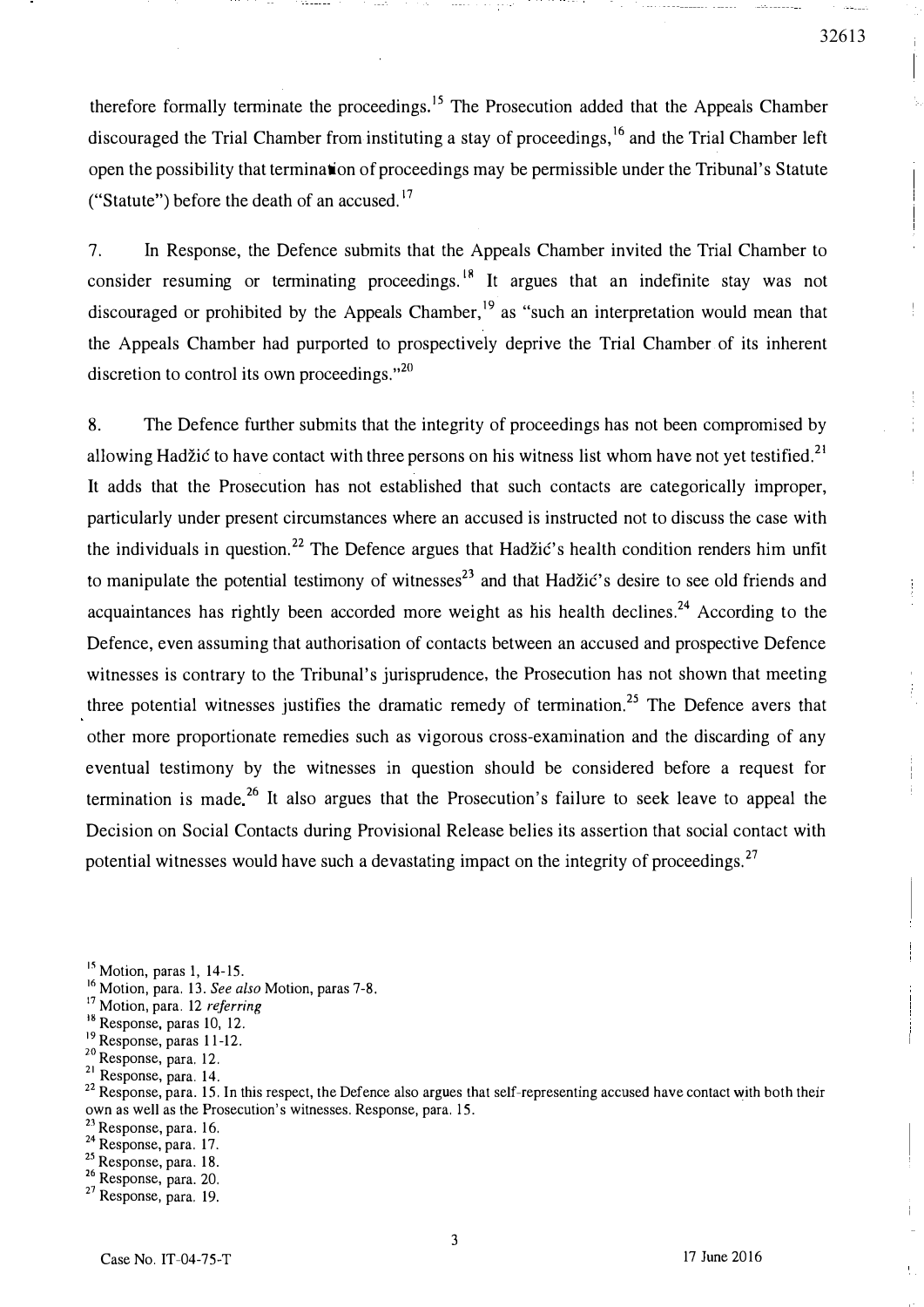9. The Defence additionally submits that a termination of proceedings is appropriate, not for the reasons given by the Prosecution, but on the basis that Hadžić's medical condition has deteriorated to the point where it is obvious he cannot recover and participate in a meaningful way in his own trial.<sup>28</sup> The Defence asserts that the Prosecution has failed to acknowledge Hadžić's health condition as a reason to terminate proceedings and has instead focused on a relatively marginal procedural issue.<sup>29</sup> It argues that putting on trial a person with a terminal illness that has progressed as seriously as it has with Hadžić would be inhumane.<sup>30</sup>

#### C. Discussion

10. The Trial Chamber recalls that the Appeals Chamber invited the Trial Chamber "to reassess, based on the available and updated medical records, whether Hadzic [was] fit to stand trial, and [ ... ] consider whether to continue or terminate the proceedings."<sup>31</sup> The Appeals Chamber emphasised that the Trial Chamber should avoid "any further stay of proceedings for the purpose of assessing whether Hadžić's health condition will improve.<sup>32</sup> Having declared Hadžić unfit to stand trial in its Decision on Remand, the Trial Chamber instituted a stay, not for the purpose of assessing whether Hadžić's health condition would improve, but as this would serve the interests of justice in this case and was consistent with the Tribunal's practice.<sup>33</sup>

11. While the Trial Chamber has previously stated that the termination of proceedings before the death of an accused may in fact be possible under the Statute,<sup>34</sup> in this instance, the Prosecution

no matter how critical the medical reasons cited may be, nothing in the Statute or the Tribunal's Rules of Procedure and Evidence ("Rules") authorises the withdrawal for those reasons of an indictment for major crimes which the International Criminal Tribunal must judge, and that, consequently, no grounds exist for granting leave to the Prosecutor to withdraw that indictment.

Dukić Decision on Application to Withdraw Indictment, p. 3. The Trial Chamber considers, for all practical purposes, the request for the withdrawal of an indictment is comparable to a request for termination in that it would unequivocally bring an end to proceedings.

<sup>34</sup> Decision of 26 October 2015, para. 66.

32612

 $28$  Response, paras 1, 22, 23. The Defence additionally argues that the Prosecution has not cited a single domestic case in which a criminal case proceeded against an accused in a situation similar to that of Hadžić. Response, para. 22.

<sup>&</sup>lt;sup>29</sup> Response, para. 21.

 $^{30}$  Response, paras 22-23.

<sup>&</sup>lt;sup>31</sup> Appeals Chamber Decision, para. 31.

<sup>&</sup>lt;sup>32</sup> Appeals Chamber Decision, para. 30.

<sup>&</sup>lt;sup>33</sup> Decision on Remand, para. 30. See Prosecutor v. Đukić, Case No. IT-96-20-T, Decision Rejecting the Application to Withdraw the Indictment and Order for Provisional Release, 24 April 1996 ("Dukic Decision on Application to Withdraw Indictment"); Prosecutor v. Dukić, Case No. IT-96-20-A, Order Terminating the Appeal Proceedings, 29 May 1996. See also Prosecutor v. Brdanin and Talic, Case No. IT-99-36-T, Decision on Prosecution's Oral Request for the Separation of Trials, 20 September 2002; Prosecutor v. Talić, Case No. IT-99-36/1-T, Order Terminating Proceedings Against Momir Talić, 12 June 2003. In the *Dukić* case, the Prosecutor sought leave to withdraw the indictment on the grounds that "given the medical condition of General Dukić, it would be unjust and inhumane to force him to stand trial and that, furthermore, the accused would be incapable of participating in his defence in any meaningful way." Dukić Decision on Application to Withdraw Indictment, p. 2. The Dukić Trial Chamber considered, however, that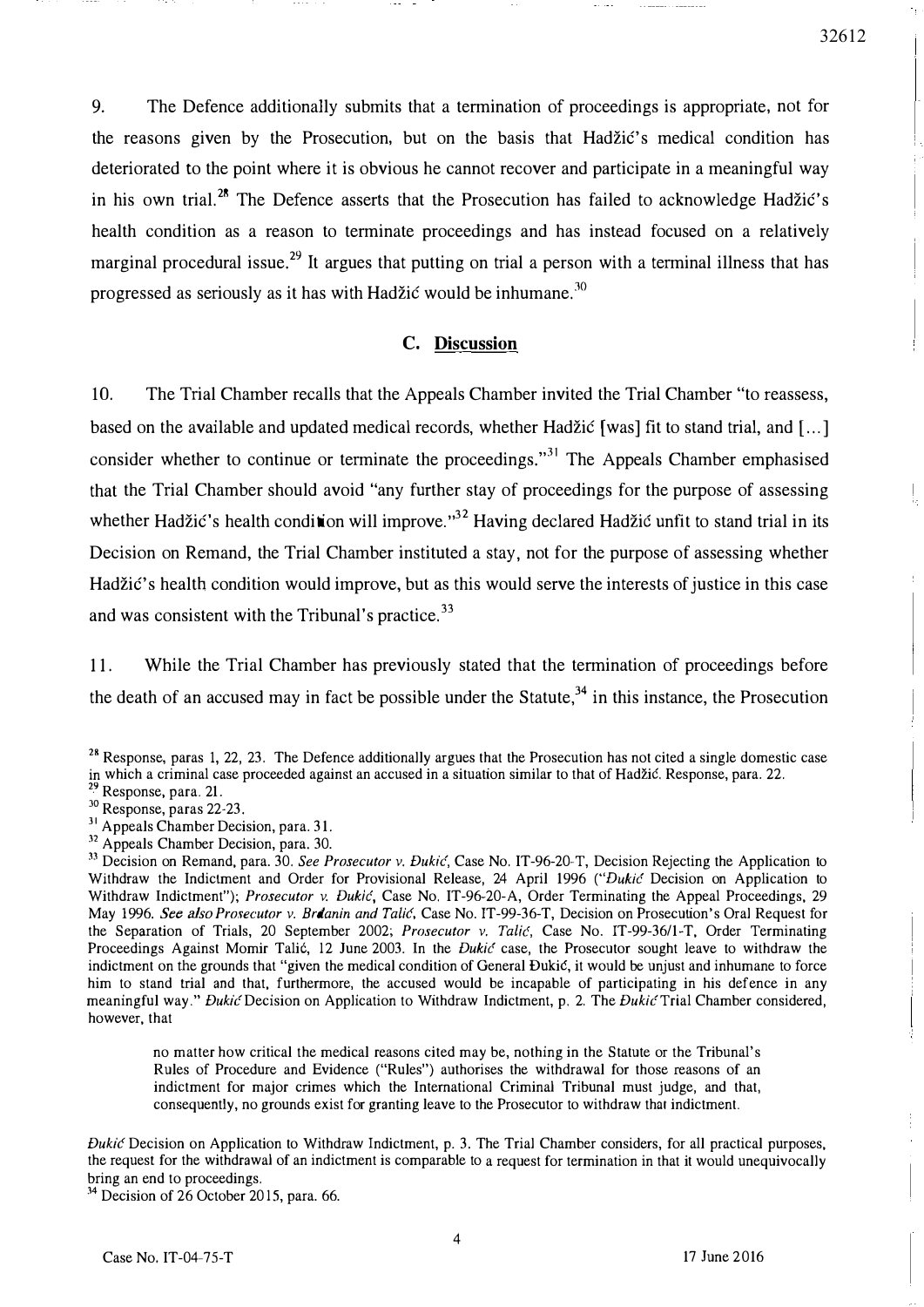has not brought forward persuasive arguments which would enable the Trial Chamber to do so. In fact, the Motion is based on the Prosecution's opinion of the possible, future effects of the Decision on Social Contacts during Provisional Release. In essence, the Prosecution seeks relief for defects that may yet occur and for which, if they indeed materialise, there may be more suitable remedies. The request to terminate on this basis is thus premature and hypothetical. The Prosecution's request for termination is further based on its mistaken interpretation of the Decision on Remand.<sup>35</sup> As noted above, that decision was consistent with the Appeals Chamber's enjoinment to the Trial Chamber. The Trial Chamber notes that the Prosecution did not seek certification to appeal either the Decision on Social Contacts during Provisional Release or the Decision on Remand. That fact is inconsistent with the gravity of the allegations the Prosecution now makes in respect of the Trial Chamber's handling of this case, in particular its allegation that the Trial Chamber has compromised the integrity of the proceedings. As a result of the foregoing, the Trial Chamber finds that the Prosecution has not demonstrated: (i) any persuasive arguments as to why the proceedings should now be terminated; (ii) the existence of any new fact which would support its Motion; or (iii) any relevant domestic or international case law to support its request. The Motion will therefore be denied.

12. The Trial Chamber notes that the Defence also requests termination of the present proceedings. The Defence, however, seeks tennination of the present proceedings on the basis of Hadžić's current state of health, as it has done on previous occasions.<sup>36</sup> The Trial Chamber receives information on Hadžić's health every two weeks, as relayed by his wife and members of Hadžić's treating team in Serbia to the RMO.<sup>37</sup> The most recent of these RMO Reports provides no new information that changes the general picture of Hadzic's health condition from the time the Decision on Remand was issued.<sup>38</sup> Barring any significant change in Hadžić's health, the Trial Chamber sees no reason to deviate from its previous decision to indefinitely stay the proceedings.

13. Based on the foregoing, the Trial Chamber will maintain the indefinite stay of proceedings now in place.

#### D. Disposition

14. Accordingly, the Trial Chamber, pursuant to Article 20 of the Statute and Rule 54 of the Rules, hereby:

<sup>&</sup>lt;sup>33</sup> See Motion, paras 7, 8, 13.

<sup>&</sup>lt;sup>36</sup> See e.g., Public Redacted Version of Urgent Motion to Terminate, or for Stay of, Proceedings, 17 June 2015.

 $37$  See para. 3, supra.<br> $38$  Deputy Registrar's Submission of Medical Report (confidential), 9 June 2016.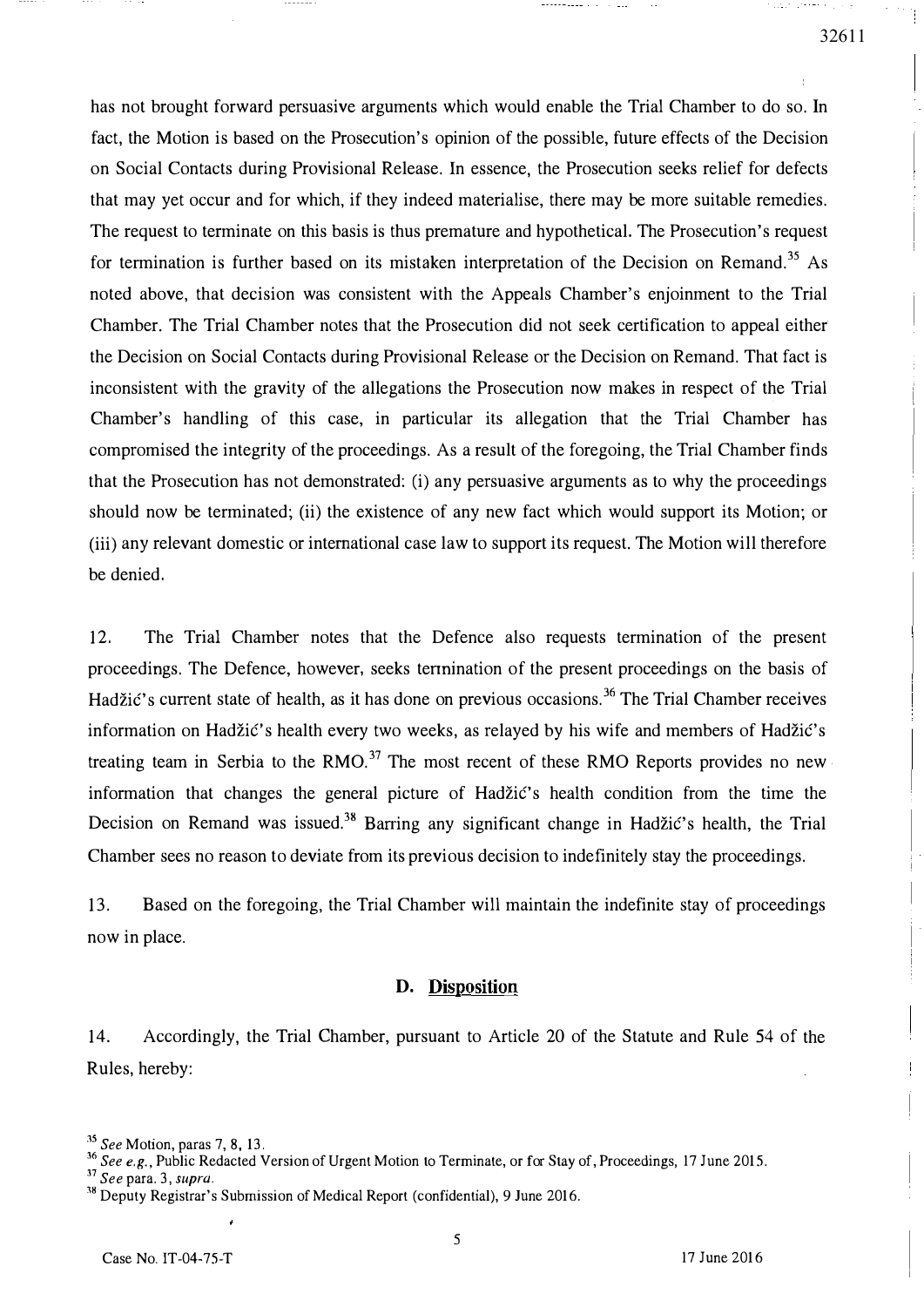$\overline{ }$ ,

- a) DENIES the Motion; and
- b) DENIES the Defence's request for termination of proceedings.

Done in English and French, the English text being authoritative.

Done this seventeenth day of June 2016, At The Hague, The Netherlands.

Judge Guy Delvoie Presiding<sup>1</sup>

Judge Antoine Kesia-Mbe Mindua appends a separate opinion.

[Seal of the Tribunal)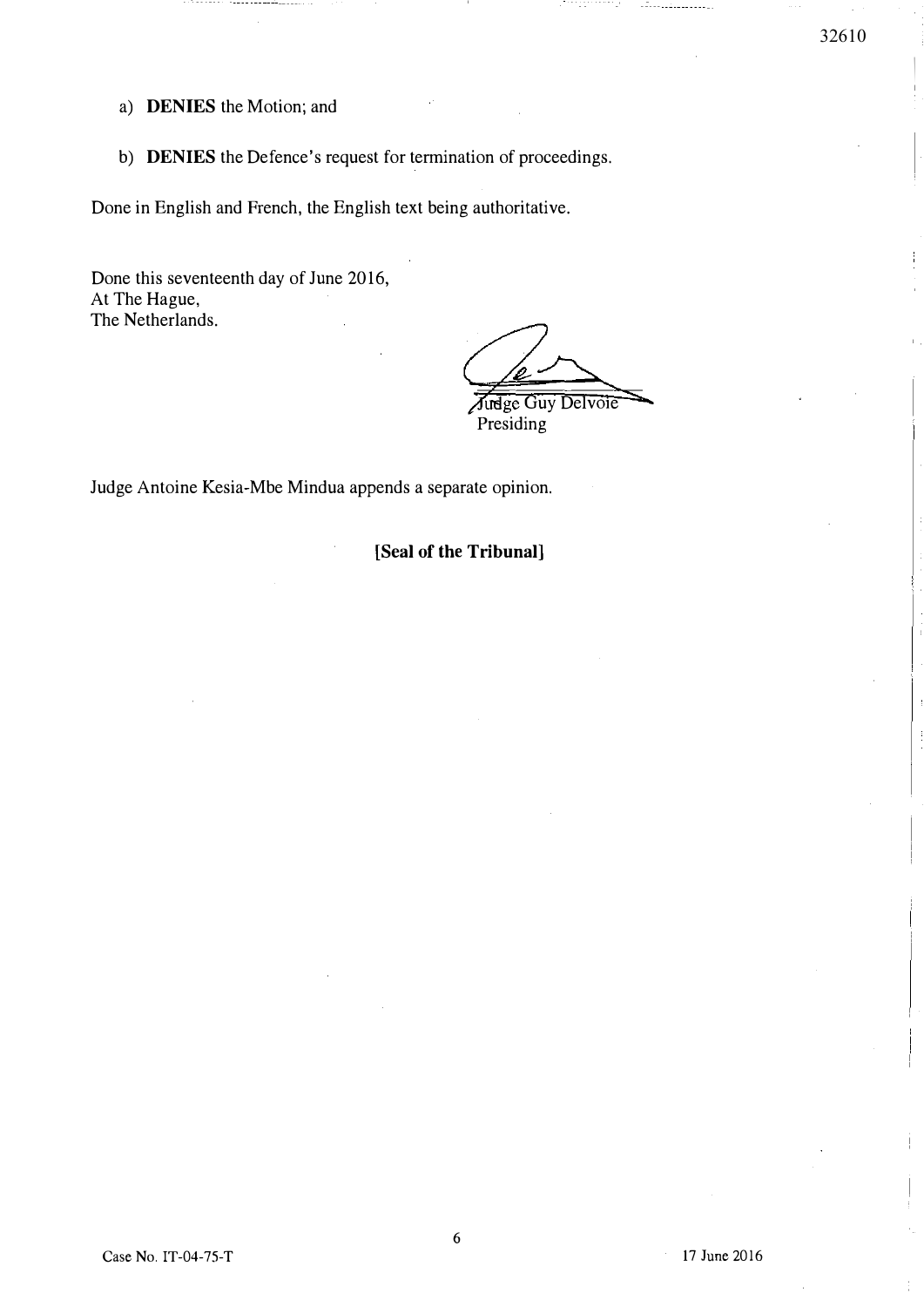### SEPARATE OPINION OF JUDGE ANTOINE KESIA-MBE MINDUA

1. Almost in its entirety, the "Decision on Prosecution Motion for Formal Termination of the Proceedings", issued today by this Trial Chamber, satisfies me. In general, I agree with the background as described, support the summary of the parties' submissions, and share many elements of the discussion. Consequently, I support the conclusion contained in the disposition that the Prosecution's motion, as well as the Defence's request for termination of proceedings, be denied. However, I diverge in some respects with the Chamber's findings on the Defence's request.

2. I agree that the most recent RMO Reports provide no real new information that changes the general picture of the Accused's health condition from the time the 24 March 2016 "Decision on Remand on the Continuation of Proceedings" ("Decision on Remand") was issued. That is why I also understand that "[b]arring any significant change in Hadžić's health, the Trial Chamber sees no reason to deviate from its previous decision to indefinitely stay the proceedings."<sup>1</sup> However, as I said in my Dissenting Opinion regarding the Decision on Remand, the RMO Reports are based largely on self-reporting by Hadžić or his wife and on statements of Hadžić's treating team in Serbia.<sup>2</sup> When I, as part of the majority, declared Hadžić fit for trial on 26 October 2015, I relied basically on two independent experts.<sup>3</sup> Since then, this Trial Chamber has not reassessed the fitness of the Accused in light of independently appointed medical expertise. How can I again decide on the Defence's request only on the basis of the RMO Reports without any other new independent expert opinions?

3. The Appeals Chamber's "Decision on Prosecution's Urgent Interlocutory Appeal from Consolidated Decision on the Continuation of Proceedings", rendered on 4 March 2016 ("Appeals Chamber Decision"), enjoined the Trial Chamber to issue its decision preferably no later than 25 March 2016 and invited the Trial Chamber to "reassess, based on the available and updated medical records, whether Hadžić is fit for trial", and "to consider whether to continue or terminate the proceedings".<sup>4</sup> Having to issue its decision by 25 March 2016, this Trial Chamber did not have the possibility of receiving new independent expert opinions within the timeframe set out by the Appeals Chamber<sup>5</sup> That is why I was unable to decide whether the Accused had become unfit and

<sup>&</sup>lt;sup>1</sup> Decision on Prosecution Motion for Formal Termination of the Proceedings, para. 12.

<sup>&</sup>lt;sup>2</sup> Decision on Remand, Dissenting Opinion of Judge Antoine Kesia-Mbe Mindua, 24 March 2016 ("Dissenting Opinion"), para. 8.

<sup>&</sup>lt;sup>3</sup> See Consolidated Decision on the Continuation of Proceedings, 26 October 2016, paras 10, 43-55.

Appeals Chamber Decision, para. 31.

Appeals Chamber Decision, para. 31.